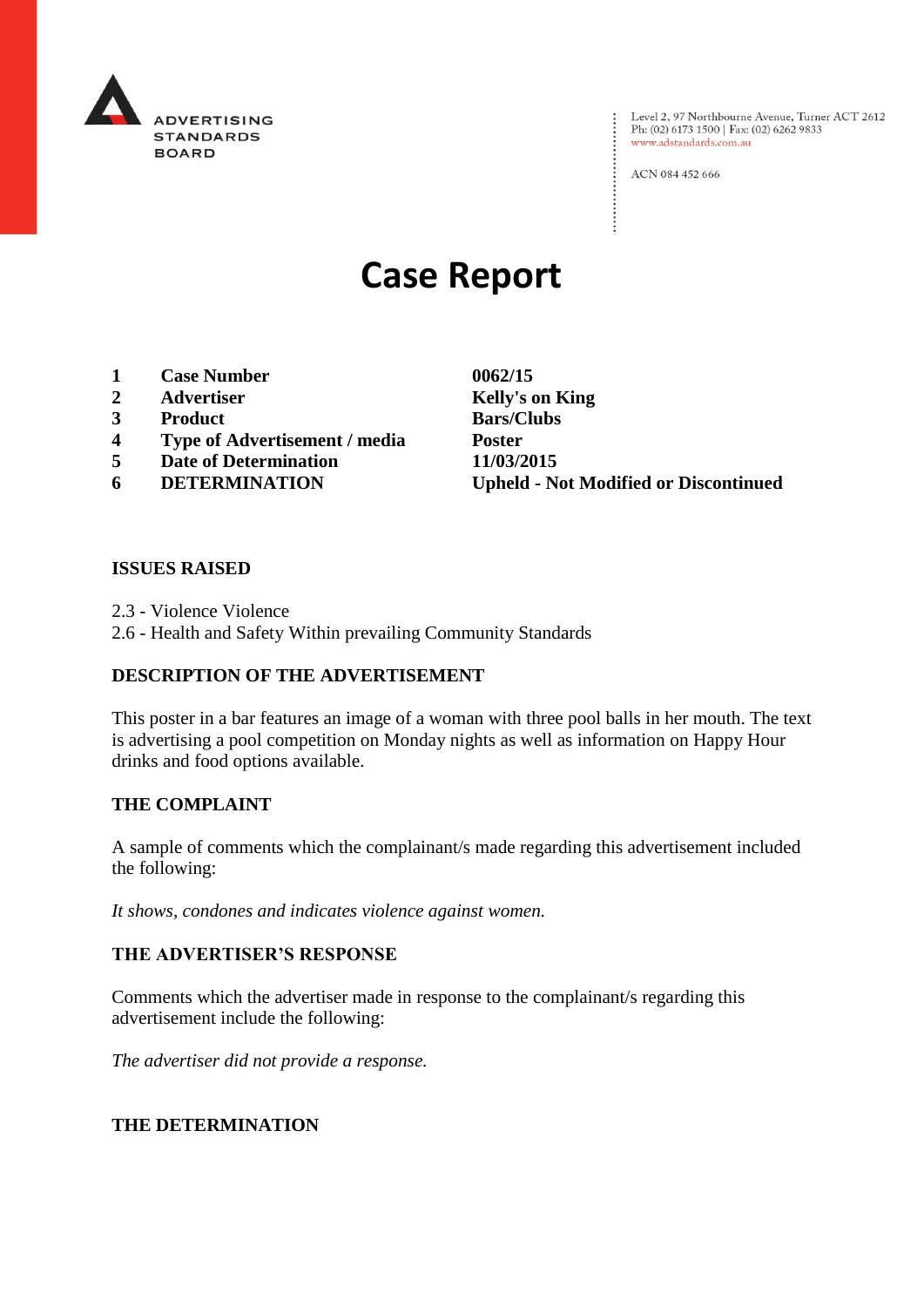The Advertising Standards Board ("Board") considered whether this advertisement breaches Section 2 of the Advertiser Code of Ethics (the "Code").

The Board noted the complainant's concerns that the advertisement depicts and condones violence against women.

The Board viewed the advertisement and noted the advertiser had not provided a response.

The Board considered whether the advertisement was in breach of Section 2.3 of the Code. Section 2.3 states: "Advertising or Marketing Communications shall not present or portray violence unless it is justifiable in the context of the product or service advertised".

The Board noted the advertisement features an image of a woman with three pool balls in her mouth next to text promoting pool competition nights on Mondays at Kelly's on King.

The Board noted the complainant's concerns that the advertisement depicts and condones violence against women. The Board noted that the image features a woman with three pool balls in her mouth and considered that there is no suggestion that the woman has been forced to do this or that she is unhappy about having the balls in her mouth. The Board noted no text in the advertisement making reference as to why the woman would have the balls in her mouth.

The Board acknowledged that many members of the community would be uncomfortable with this image but considered overall that the advertisement does not depict, encourage or condone violence against women.

The Board determined that the advertisement did not breach Section 2.3 of the Code.

The Board considered Section 2.6 of the Code. Section 2.6 of the Code states: "Advertising or Marketing Communications shall not depict material contrary to Prevailing Community Standards on health and safety".

The Board noted the limited audience of the advertisement due to its location in a pub and a minority of the Board considered that the image of the woman with pool balls in her mouth is unlikely to be copied by members of the community.

Following considerable discussion however the majority of the Board noted that trying to fill your mouth with excess items can be dangerous and could potentially lead to choking and